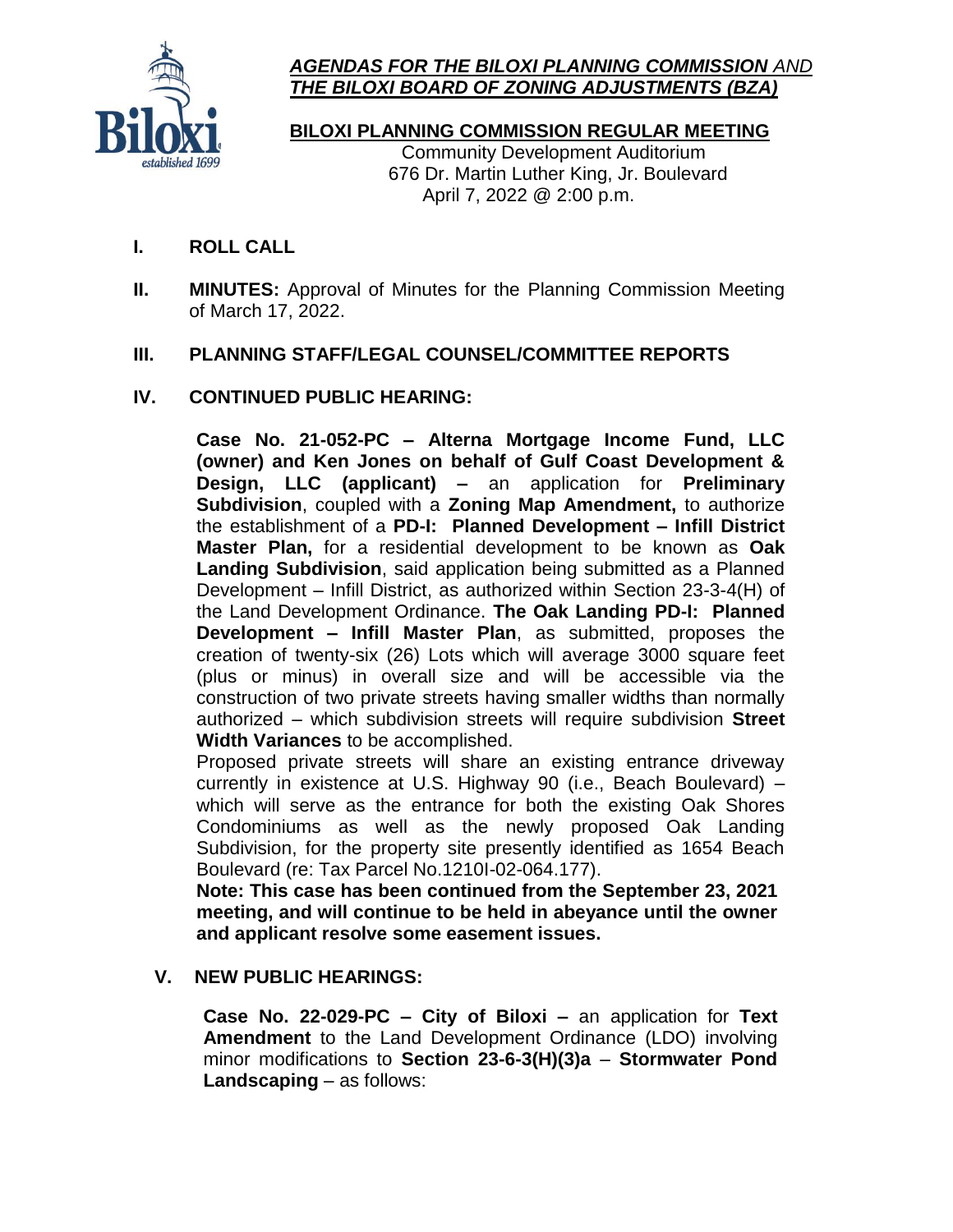Section 23-6-3(H)

- a. Fencing
- 1. Stormwater retention or detention ponds shall be surrounded by a green or black vinyl coated chain-link fence at least four feet high. All fences shall provide a securable entrance gate.
- 2. Fences around stormwater ponds shall not be required when the site containing the pond is entirely surrounded by a fence at least six feet high.
- 3. Fences around stormwater ponds shall not be required when the depth of the pond is less than three feet, and the pond maintains a slope of 3:1 or less.

**Case No. 22-030-PC – John Felsher on behalf of M. J. Kane, LLC –** a request for **Zoning Map Amendment**, to authorize a change in zoning district classification for two parcels of land collectively measuring six and nine one-tenths (6.9) acres (more or less) in size, from their present zoning district classification of **NB Neighborhood Business** to **RB Regional Business**, for two parcels of land collectively identified as 13193 Husley Road (re: Tax Parcel Nos. 1207M-01-014.000 & 1207M-01-015.000)

**Case No. 22-031-PC – Huoung Dao and Nguyet Le (owners) and Susan Jones (applicant) –** a request for **Conditional Use** approval **with Variances,** to authorize the establishment of a **Tattoo Parlor (i.e., a Tattoo or Body Piercing Establishment)** within the same block as property zoned residential for the new business to be situated within an existing commercial building situated upon a parcel of land 75.25' x 116.2' (More or Less) in size and located within an **NB Neighborhood Business** zoning district, for property identified as 271 Iberville Drive (re: Tax Parcel No. 1210H-02-016.000).

**Case No. 22-032-PC Maria Angela Picolo –** a request for **Conditional Use** approval, to authorize an existing Single Family Residence to be utilized as a **Short–Term Rental**, for property situated within an **LB Limited Business** zone, identified by municipal address 350 Howard Avenue (re: Tax Parcel No. 1410I-05-074.000).

#### **VI. TREE HEARING: None**

#### **VII. CITY COUNCIL ACTION:**

**Case No. 22-015-PC – Millcrick Holdings, LLC (owner) James Kidd (applicant) –** a request for **Conditional Use**, to authorize an existing Single Family Residence to be utilized as a **Short–Term Rental**, for property situated within an **RM-30 High-Density Multi-Family Residential** zoning district, and identified by municipal address 244 Reynoir Street (re: Tax Parcel No. 1410F-06-078.000 [Note: The Planning Commission recommended approval of this Conditional Use, by a vote of 11-1, on February 17, 2022]. **The City Council approved this Conditional Use on March 22. 2022, as per the Planning Commission's recommendation.**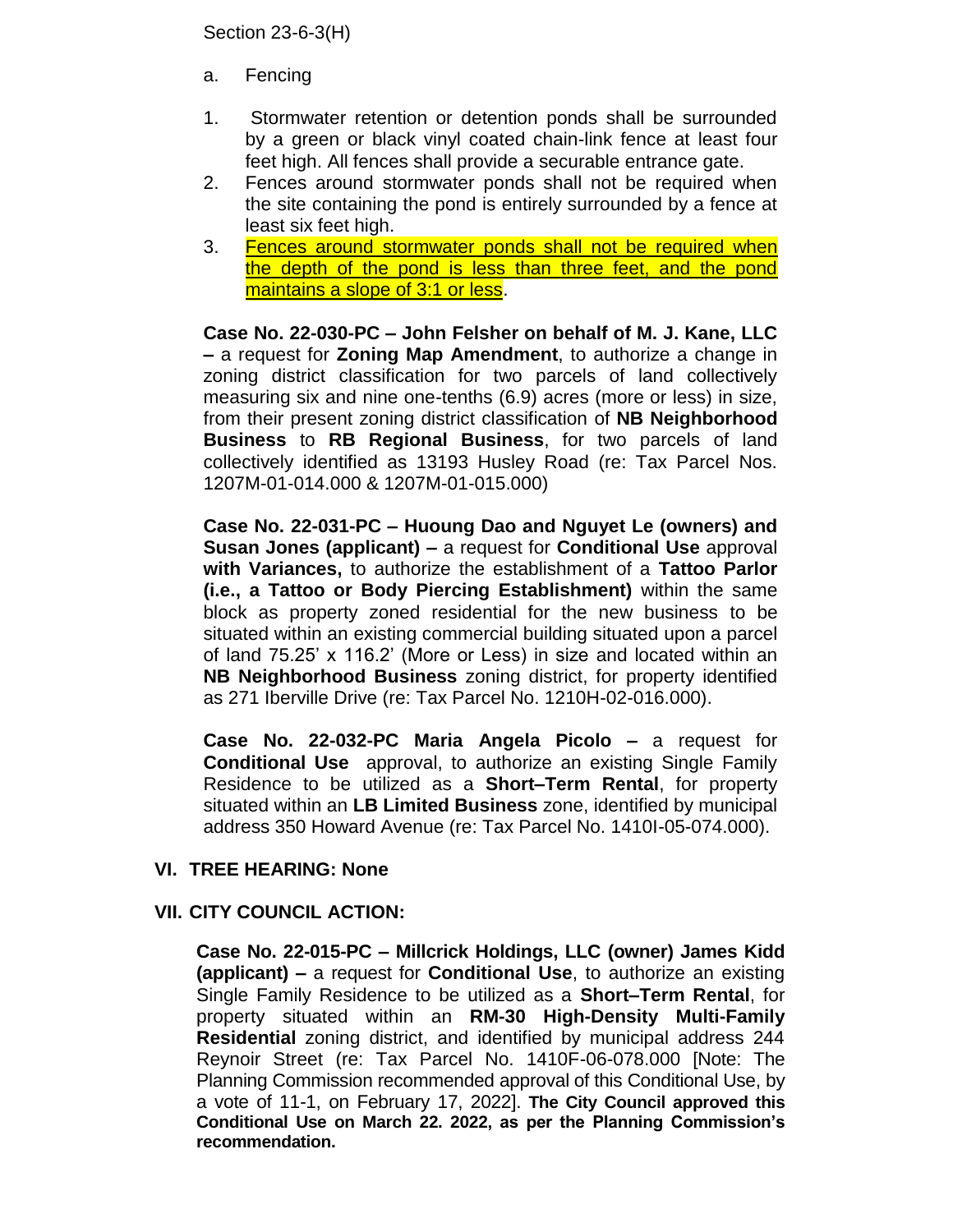**Case No. 22-017-PC – Sundance Capital Investments, LLC (owners) Elliott Homes, LLC (applicant), –** a request for **Preliminary Subdivision** coupled with a **Zoning Map Amendment,** to authorize the establishment of a **PD-R: Planned Development – Residential District Master Plan,** for an application submitted to request the establishment of a Planned Development – Residential District, as authorized within Section 23-3-4(C) of the Land Development Ordinance, for a property site presently split zoned **CB Community Business, RM-30 High–Density Multi–Family Residential,** and **RS-10 Low-Density Single-Family Residential**.

The **Pointe Breeze Subdivision PD-R: Planned Development – Residential District Master Plan**, as submitted, proposes the creation of a thirty-nine (39) lot Single-Family Residential Subdivision, to be constructed in two Phases upon a site measuring six and four-tenths (6.4) acres (more or less) in size, for property presently identified as 2506 Beach Boulevard (re: Tax Parcel No. 1110O-01-020.000). [Note: The Planning Commission recommended approval of this **Preliminary Subdivision/Zoning Map Amendment**, by a vote of 10-1, on March 3, 2022). **The City Council approved this PDR: Planned Development – Residential District Master Plan on March 22, 2022, as per the Planning Commission's recommendation.**

- **VIII. OLD BUSINESS:**
- *I***X. NEW BUSINESS:**
- **X. CITIZEN COMMENTS:**

### **XI***.* **COMMUNICATIONS:**

The next regularly scheduled Biloxi Planning Commission meeting will be held at 2:00 p.m. on Thursday, April 21, 2022, in the Auditorium of the Dr. Martin Luther King, Jr., Municipal Building, located at 676 Dr. Martin Luther King, Jr. Boulevard.

#### **XII. ADJOURNMENT**